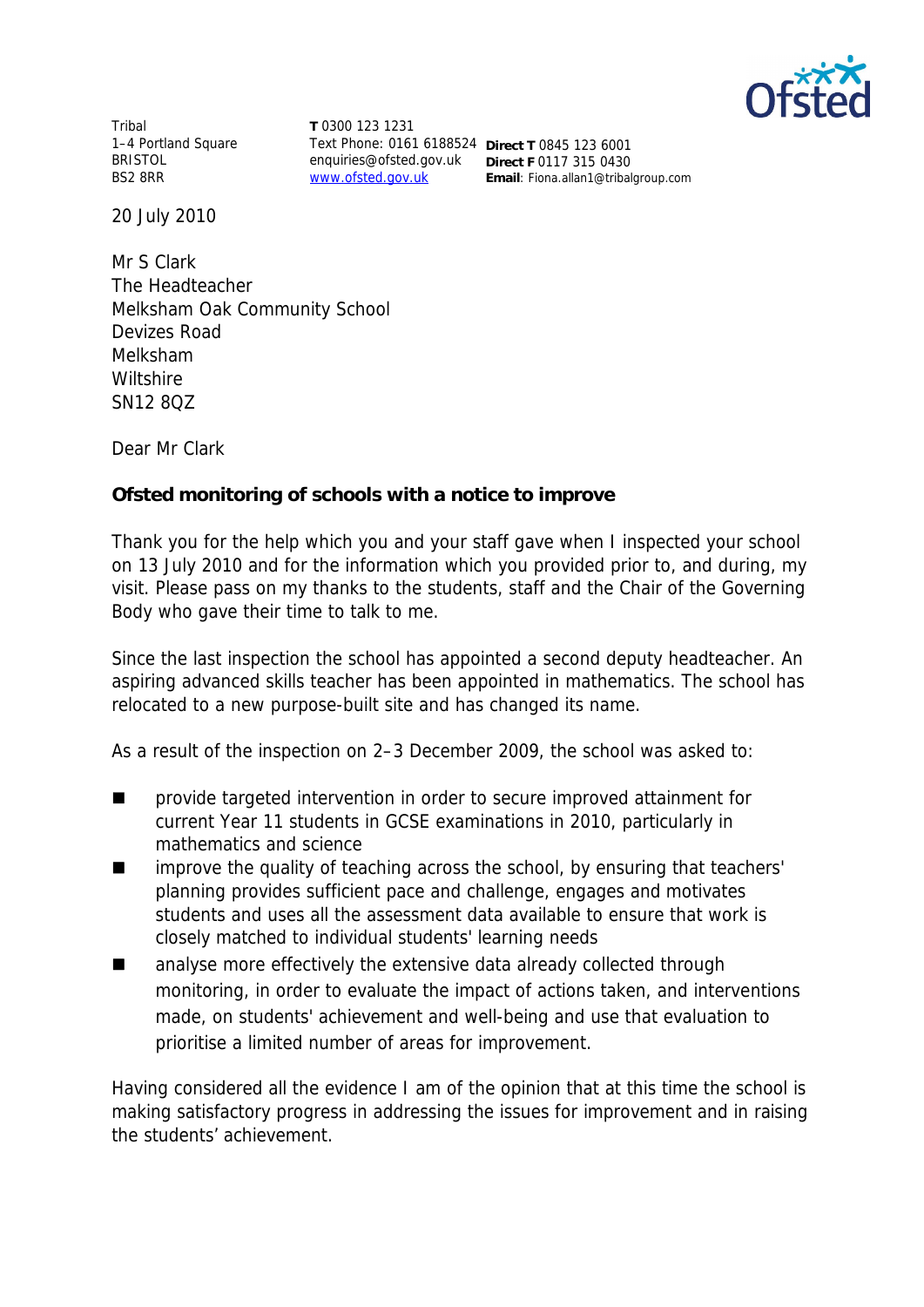

Standards as measured by GCSE examinations in 2009 were below national average. The school's data show that attainment in English and mathematics for the current Year 11 cohort has risen. The data analysis also shows that the school is on line to meet challenging targets for the proportion of students attaining five grade A\* to C grades including English and mathematics. Attainment in science has risen also, albeit from a very low baseline, but there remains some underachievement in that subject. The improvements have come about as a result of a wide range of intervention strategies and because of the school's concentration on improving the quality of teaching and learning in lessons.

One-to-one tuition has been well targeted, with the school making considered decisions based on data analysis about which students would benefit most. The school has made good use of external mentors to provide that tuition, which has been evaluated highly by the students involved. The mathematics department received good support from a seconded senior leader who worked alongside the teachers as they developed teaching and assessment skills. The department formed two new classes which then followed a new examination programme. This change allowed teachers to analyse carefully, and address, areas of weakness in the students' mathematical knowledge and skills and thereby raise attainment. External support was also available to the science department. The impact of intervention has had less success in raising attainment in science because of the numbers of classes targeted and because of the diverse range of examination courses for which students were being prepared. In all Year 11 classes students' progress has been carefully monitored.

Teachers' lesson planning has improved. It is detailed and learning objectives are well focused on what students are to learn. Other sections of the school's lesson planning form are less consistently well used. Teachers identify students whose individual needs should be met but the quality of the strategies planned to meet those needs varies widely. The best strategies are detailed and subject specific and students are working on activities well matched to their abilities. Other strategies are too brief and do not identify clearly enough how teachers will match work to students' needs. In the lessons observed teachers managed their classes well and behaviour was good. Students know their targets and respond well to the opportunities to peer- and self-assess. These opportunities help them get a clear picture of their strengths and weaknesses. Teachers use a good range of activities and resources to motivate their students who report that lessons are more structured than they used to be. When students are actively involved in their learning, there is a good level of engagement. There remain areas of inconsistency in classroom practice. Occasionally, teachers concentrate too much on behaviour management and there is, as a result, less emphasis on the subject knowledge and skills students need. Teachers use plenaries to assess what classes have learned but questioning is, on occasions, insufficiently challenging. Not all teachers are providing the follow-up questions to probe students' understanding; neither are they allowing students enough thinking time before they answer.